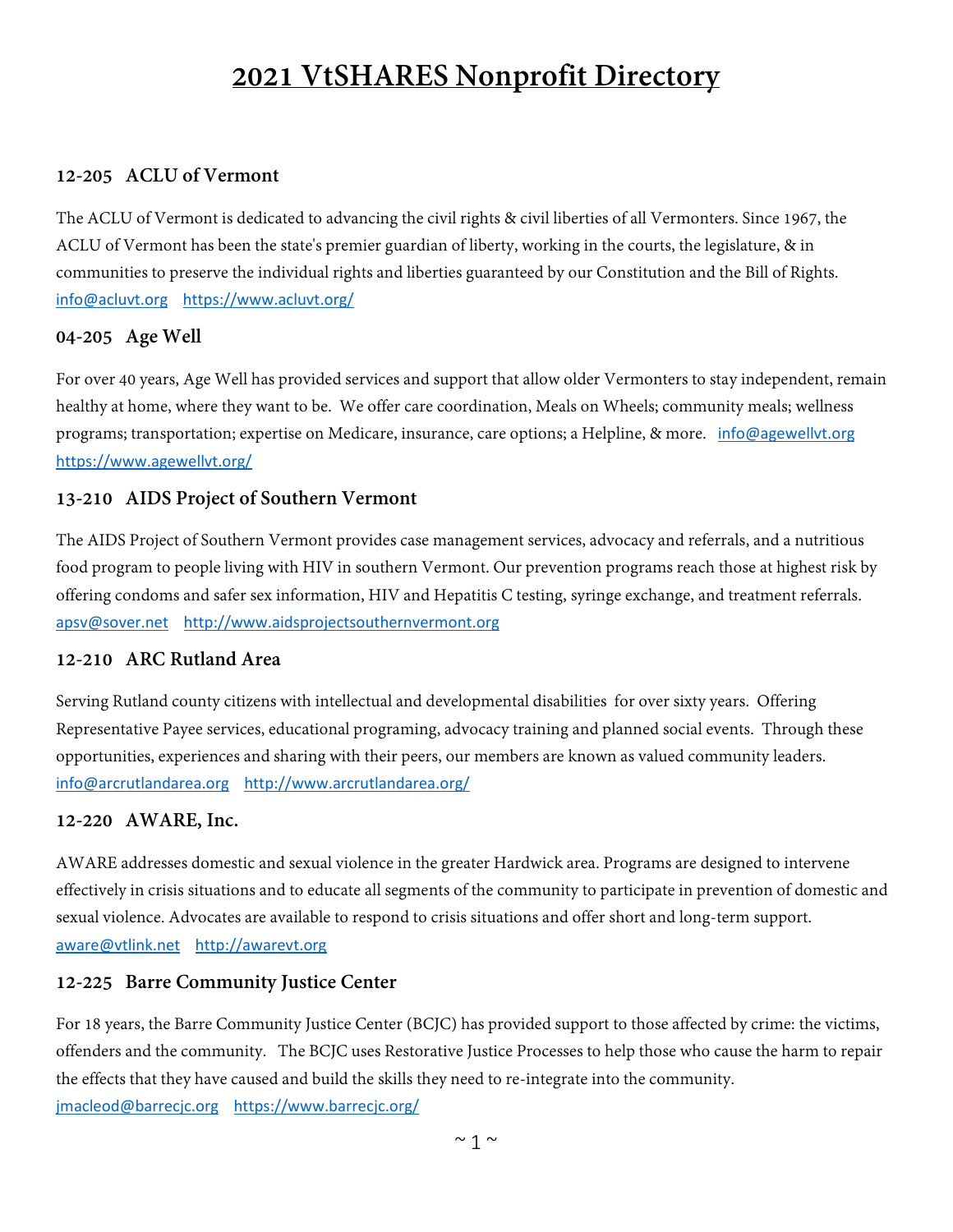#### **12-228 Brain Injury Association of Vermont**

The mission of the Brain Injury Association of Vermont is to create a better future for all Vermonters affected by brain injury and their families, through prevention, education, advocacy, and support. Our vision is to make Vermont a place where brain injuries are prevented and where those with brain injuries get all the help they need. [support@biavt.org](mailto:support@biavt.org) [https://www.biavt.org](https://www.biavt.org/)

#### **12-230 BROC Community Action**

BROC Community Action is a dynamic, efficient, and effective local organization serving Vermonter's in the counties of Rutland and Bennington. We have a two-pronged approach to helping our neighbors in need: 1) We provide assistance to people in crisis. 2) We provide a sustainable path forward. [HelloBROC@BROC.org](mailto:HelloBROC@BROC.org) <https://www.broc.org/>

#### **12-240 Capstone Community Action**

At Capstone Community Action, we improve the lives of central Vermonters in need by providing opportunities, education, and vital assistance. By breaking down the barriers that prevent people from thriving, we offer the hope people need, the dignity everyone deserves, and a better community for all. [mbrown@capstonevt.org](mailto:mbrown@capstonevt.org) <https://www.capstonevt.org/>

#### **12-245 Catamount Film and Arts**

Catamount Film & Arts in St. Johnsbury hosts KCP Presents, First Night North, Levitt AMP St. Johnsbury Music Series, EPIC Music Program, and world-class films, music, dance, theater, gallery shows, and arts education. [info@catamountarts.org](mailto:info@catamountarts.org) <https://www.catamountarts.org/>

#### **04-215 Cathedral Square**

Stable, affordable housing is the foundation of health, financial stability, quality of life, and social justice. This is especially true as we age. Cathedral Square's 26 housing communities serve 1,163 older adults and people with disabilities. 92% are low income or very low income, and over 15% were previously homeless. [info@cathedralsquare.org](mailto:info@cathedralsquare.org) <https://cathedralsquare.org/>

#### **12-250 Central Vermont Adult Basic Education**

Free adult education (ages 16+) in Washington/Orange/Lamoille Counties in reading, writing, math and computer literacy, English Language Learning, career and college readiness skills, and high school credentialing. [info@cvabe.org](mailto:info@cvabe.org) [https://www.cvabe.org](https://www.cvabe.org/)

#### **12-260 Central Vermont Council on Aging, Inc.**

Central Vermont Council on Aging supports older Central Vermonters to age with dignity and choice. Services include nutrition, long term care planning, family caregiver supports, Helpline, Medicare counseling, and healthy aging activities which support social connection and technology for older people. [info@cvcoa.org](mailto:info@cvcoa.org) <https://www.cvcoa.org/>

 $\sim$  2  $\sim$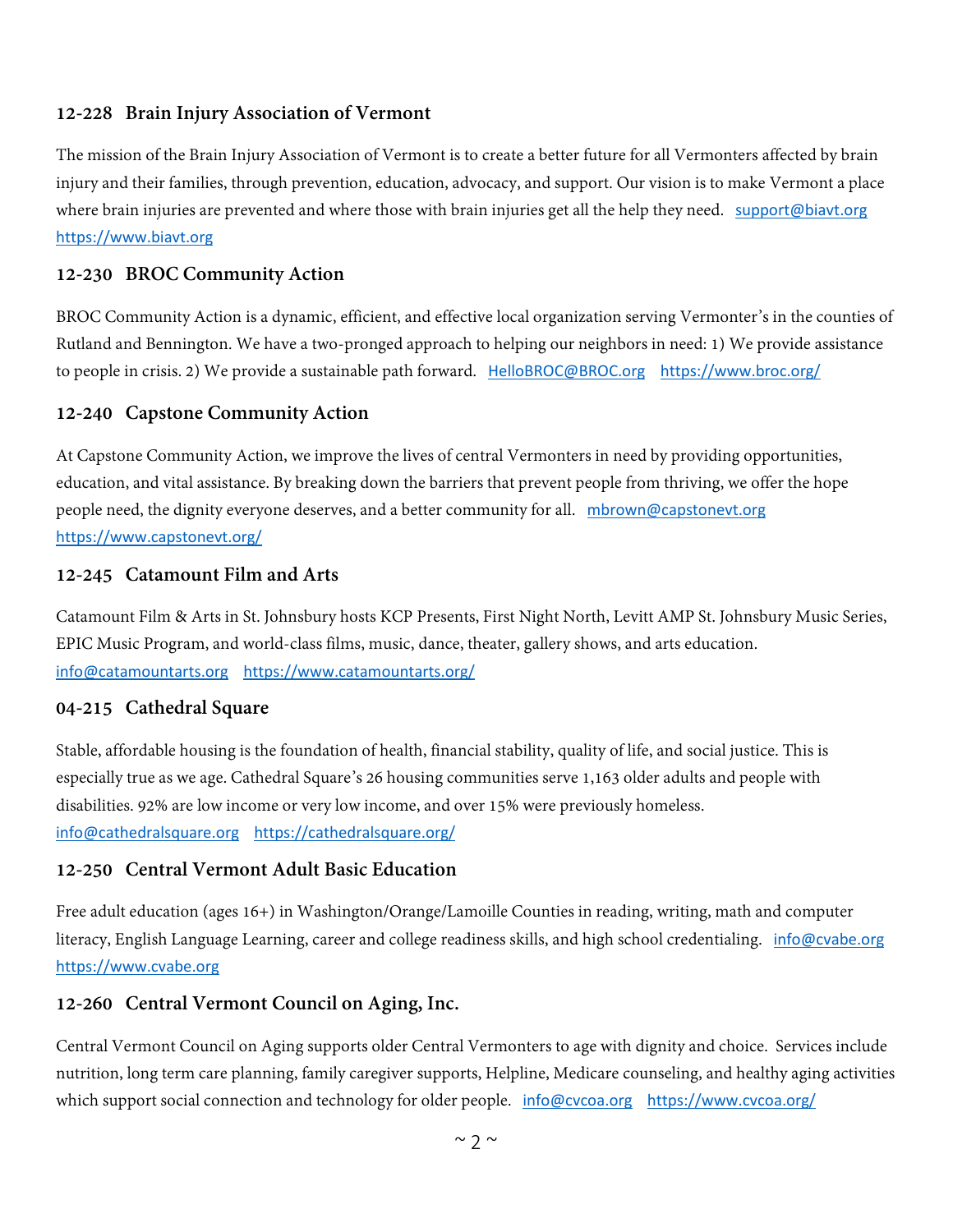# **12-270 Central Vermont Home Health & Hospice (CVHHH)**

CVHHH is a full service, not-for-profit Visiting Nurse Association committed to providing high quality, medicallynecessary home health and hospice care to all Central Vermonters, regardless of their ability to pay. CVHHH also promotes the general welfare of the citizens of central Vermont with health promotion and long term care services. [kfarnum@cvhhh.org](mailto:kfarnum@cvhhh.org) [https://www.cvhhh.org](https://www.cvhhh.org/)

# **12-280 Central Vermont Humane Society**

Our mission is to protect and advocate for companion animals in need, and to build a humane community that promotes compassion and seeks to strengthen the human-animal bond. We are a vital safety net for people and pets. Our programs help people keep their pets, or if they can no longer care for them, we provide a safe place for their pets. [info@centralvermonthumane.org](mailto:info@centralvermonthumane.org) <https://centralvermonthumane.org/>

## **04-220 Champlain Community Services (CCS), Inc.**

Champlain Community Services (CCS) is a developmental services and health care provider offering carefully coordinated, personalized supports to Vermonters with intellectual disabilities and autism. Specializing in employment and career development, we also provide supports at home, at school, and in the community. [staff@ccs-vt.org](mailto:staff@ccs-vt.org) [http://ccs-vt.org](http://ccs-vt.org/)

# **04-230 Champlain Islanders Developing Essential Resources, Inc.**

CIDER is a community-based nonprofit organization providing access to services and resources for seniors and persons with disabilities living in Grand Isle County, Vermont. CIDER provides transportation, senior meals, home accessibility and safety, health and wellness activities, and information and referral services. [cidervt@sover.net](mailto:cidervt@sover.net) <https://cidervt.org/>

# **12-290 Chandler Center for the Arts**

Chandler strengthens community by offering opportunities for people of all ages and incomes to come together in pursuit and celebration of the arts. In small towns around Randolph, libraries are the only cultural resources and schools' arts budgets are limited. Chandler offers them arts experiences/exposures to which they'd have no other access. [director@chandler-arts.org](mailto:director@chandler-arts.org) [https://www.chandler-arts.org](https://www.chandler-arts.org/)

# **12-300 Children's Literacy Foundation (CLiF)**

CLiF's mission is to inspire a love of reading and writing among low-income, at-risk, and rural children up to age 12 in New Hampshire and Vermont. We provide inspiring presentations, free books, and support. Our partners include schools, libraries, prisons, shelters, refugee programs, camps, nutrition programs, and others. [info@clifonline.org](mailto:info@clifonline.org) [https://clifonline.org](https://clifonline.org/)

## **04-520 Chill Foundation**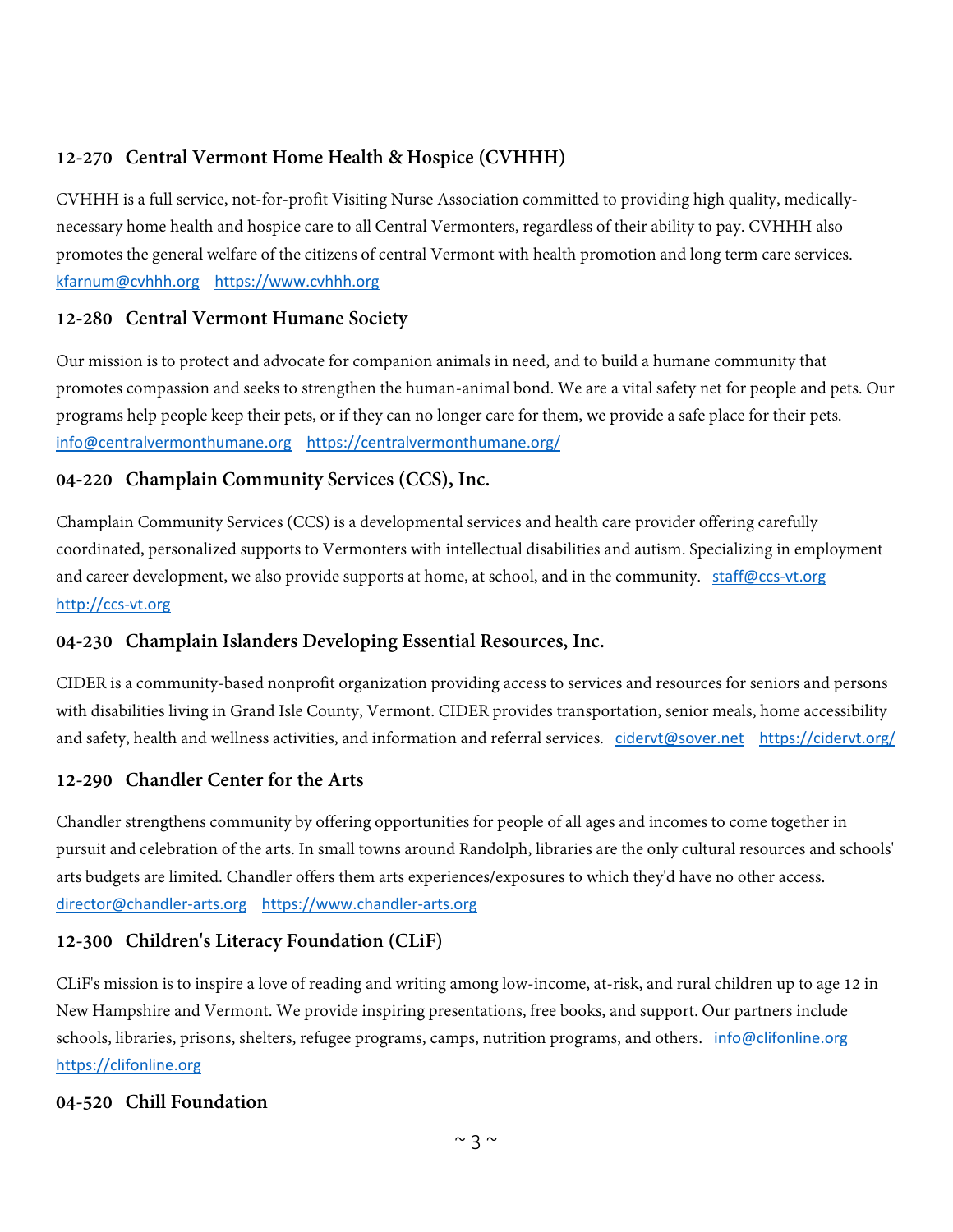Chill is a positive youth development program where boardsports become a vehicle for empowerment. Revolving around a core value-driven curriculum, Chill programs consist of experiential learning activities, reflection, & discussion, paired with boardsport lessons and adult mentorship. All programs are free of charge to Chill youth. [francesm@chill.org](mailto:francesm@chill.org) [https://www.chill.org](https://www.chill.org/)

## **12-310 Circle, Inc. (formerly Battered Women's Services and Shelter)**

Circle provides a 24-hour toll free hotline, advocacy, support services and emergency shelter to victims/survivors of domestic and sexual violence. [info@circlevt.org](mailto:info@circlevt.org) <https://www.circlevt.org/>

#### **12-320 Clara Martin Center**

Clara Martin Center is a community based non-profit organization that provides mental health and substance use counseling, emergency and rehabilitative services. [ceverett@claramartin.org](mailto:ceverett@claramartin.org) [http://www.claramartin.org](http://www.claramartin.org/)

## **08-210 Clarina Howard Nichols Center**

The Clarina Howard Nichols Center, founded in 1981, works to end domestic and sexual violence in Lamoille County. We serve more than 400 individuals annually through our 24-hour hotline, pet-friendly emergency shelter, advocacy services, and community outreach and education programs. [info@clarina.org](mailto:info@clarina.org) [www.clarina.org](http://www.clarina.org/)

## **04-240 Committee On Temporary Shelter (COTS)**

The Committee On Temporary Shelter (COTS) is the largest provider in Vermont of services to assist people who are experiencing homelessness or at risk of homelessness. We provide emergency-shelter, transitional and permanent housing and homelessness prevention and re-housing assistance for individuals and families. [info@cotsonline.org](mailto:info@cotsonline.org) [www.cotsonline.org](http://www.cotsonline.org/)

## **01-210 Common Ground Center**

Common Ground Center is a non-profit arts, education, outdoor recreation and retreat center. By offering affordable day camps, family camps and program rental options, Common Ground help strengthen our community and educate a future generation of young people about the value of the natural world. [info@cgcvt.org](mailto:info@cgcvt.org) <http://www.cgcvt.org/>

## **13-215 Community Asylum Seekers Project**

The mission of the Community Asylum Seekers Project is to provide basic needs and a supportive community for people in the process of seeking asylum in the United States. We provide housing, connect asylum seekers with legal aid, and offer case management and connection to community services. [info@caspvt.org](mailto:info@caspvt.org) [http://www.caspvt.org](http://www.caspvt.org/)

## **12-330 Community Harvest of Central Vermont**

We bring the community together through gleaning to recover surplus food from area farms to feed those with limited access to healthy, fresh local food. In the process, we help the community gain a greater awareness and appreciation of the local food system, healthy eating, and waste reduction. [CommunityHarvestVT@gmail.com](mailto:CommunityHarvestVT@gmail.com) [https://www.CommunityHarvestVT.org](https://www.communityharvestvt.org/)

 $\sim$   $\Delta \sim$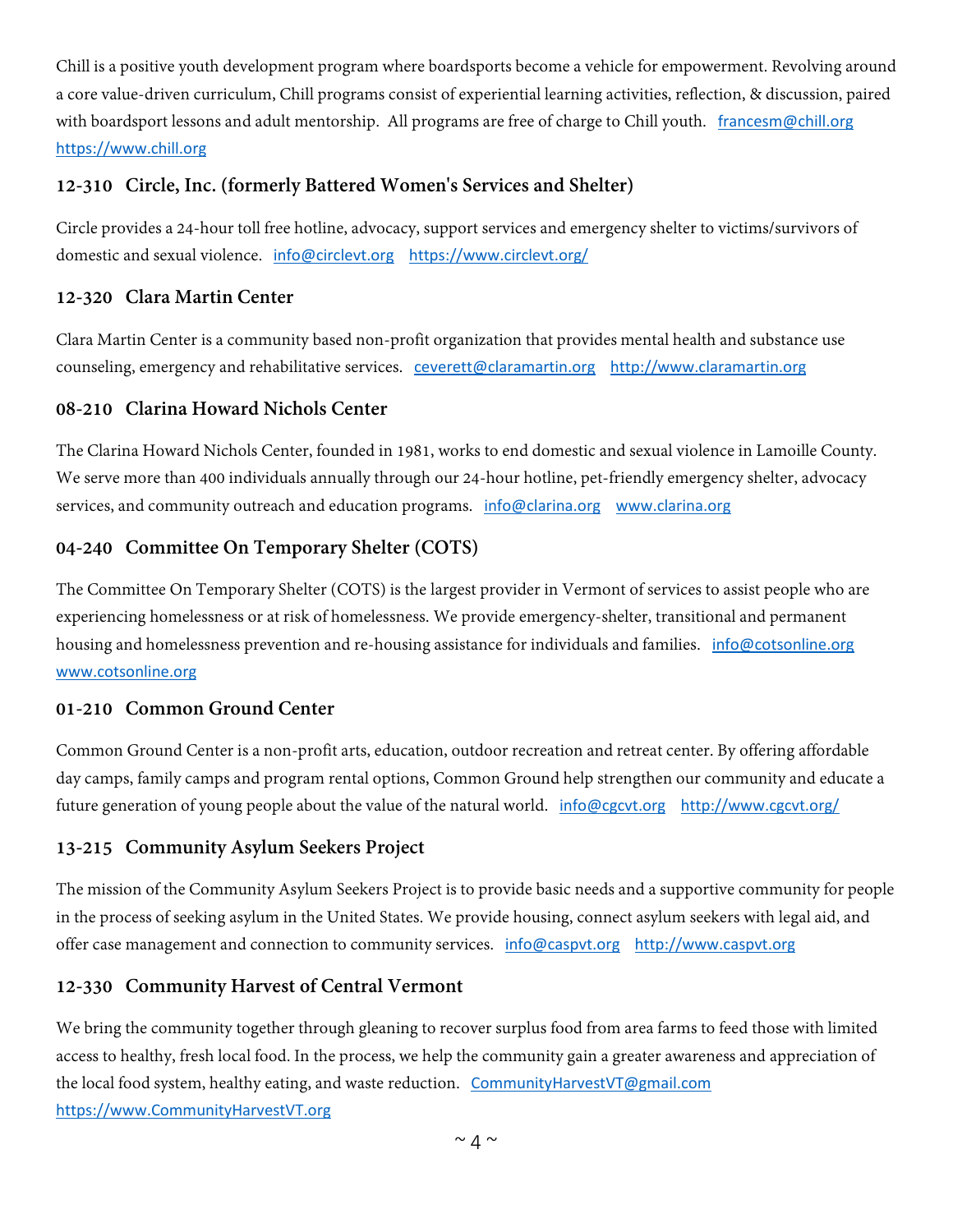# **04-250 Community Health Centers of Burlington**

The Community Health Centers of Burlington (CHCB) provides health care to people of all ages, backgrounds, and life circumstances. Community residents access affordable primary and preventive health care, dental services, psychiatry/counseling and substance abuse treatment provided in a compassionate and respectful manner. [info@chcb.org](mailto:info@chcb.org) [www.chcb.org](http://www.chcb.org/)

#### **12-340 Cross Vermont Trail Association**

Imagine a network of community greenway paths, family friendly four season trails, connecting village centers, regional schools, and conserved wild lands, following the Winooski Rive rand Wells River valleys, across Vermont! CVTA works with volunteers and youth groups helping make this vision real. [greg@crossvermont.org](mailto:greg@crossvermont.org) <http://crossvermont.org/>

## **12-350 Downstreet Housing & Community Development**

Downstreet strengthens the communities of Central Vermont by engaging with people, providing affordable homes, and connecting people to the resources and services they need to thrive. Each year we serve more than 2,400 Vermonters with low and moderate incomes through providing and managing affordable rentals, homeownership programs, SASH, and more. [mkersey@downstreet.org](mailto:mkersey@downstreet.org) [https://downstreet.org](https://downstreet.org/)

#### **04-460 ECHO, Leahy Center for Lake Champlain**

As a leading science center, ECHO is committed to inspiring and engaging families in the joy of scientific discovery and wonder of nature. Reinforcing our value as a community asset through STEM programming that sparks interest, inspires innovation, and communicates about our world in the face of growing complexity. [info@echovermont.org](mailto:info@echovermont.org) <https://www.echovermont.org/>

#### **04-260 Fairfield Community Center Association**

The Fairfield Community Center Association, located in E. Fairfield, VT, has been working to meet the changing needs of Franklin county and beyond since 1992. Currently, we serve the community through a food shelf program, weekly senior meals, cooking classes, community garden, and vacation and summer camps for youth. [fccvt.info@gmail.com](mailto:fccvt.info@gmail.com) <https://fairfieldcommunitycenter.org/>

#### **12-370 Freezing Fun For Families**

Freezing Fun For Families is a Vermont based Non-Profit that offers financial support to Vermont families with a child battling cancer. Through grants, community funding, donations and world-renowned fundraisers such as The Worlds Largest Snow Softball Tournament we provide much needed financial assistance to Vermont families. [Chris.Cadorette@Freezingfunforfamilies.com](mailto:Chris.Cadorette@Freezingfunforfamilies.com) [http://www.Freezingfunforfamilies.com](http://www.freezingfunforfamilies.com/)

## **12-375 Friends of Dog Mountain, Inc.**

Our mission is to steward and sustain the 150-acre Dog Mountain property in Vermont as a unique national treasure that honors the healing power of dogs, nature, love, and art, and to preserve and celebrate the important artistic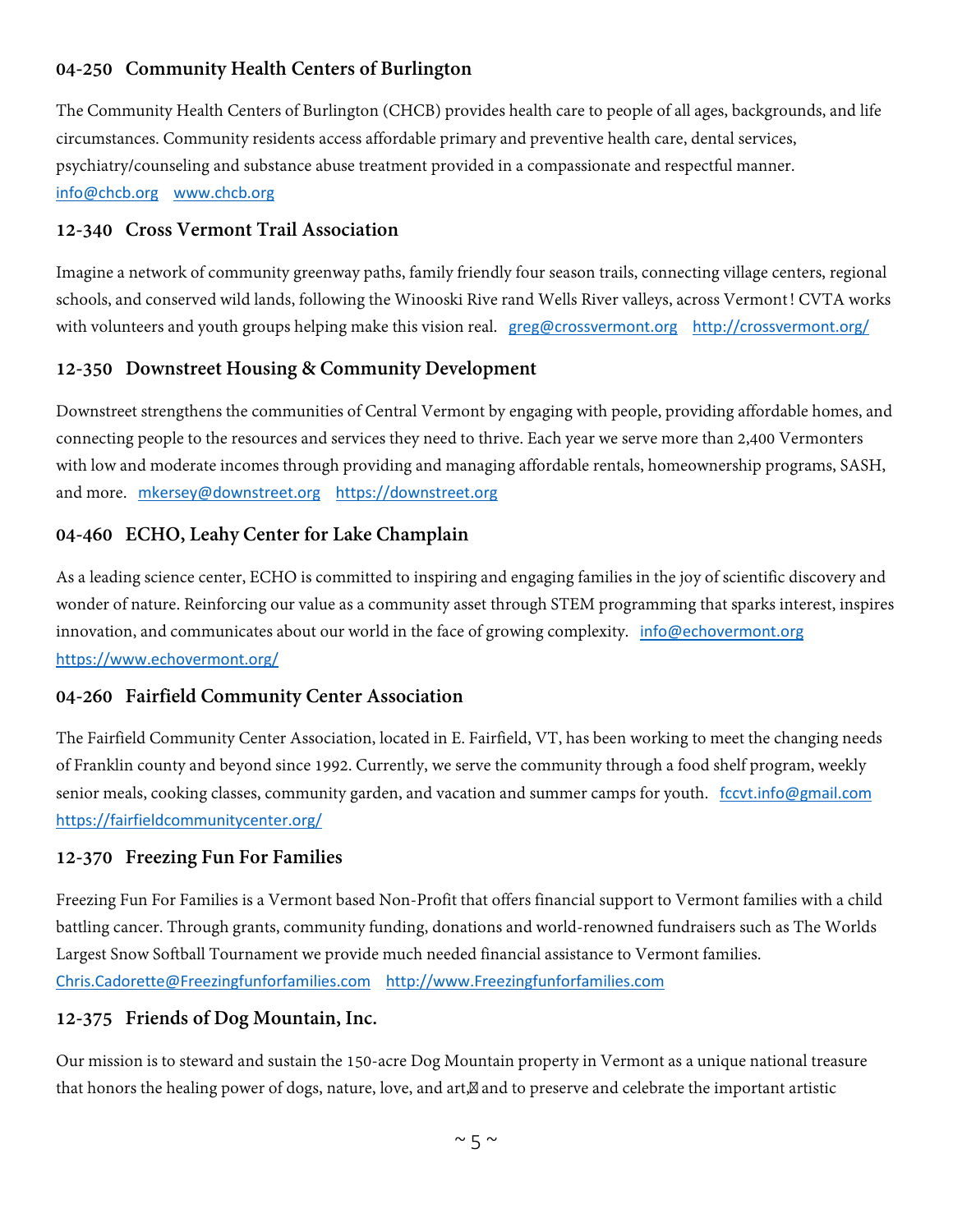## **12-380 Good Beginnings of Central Vermont**

Good Beginnings of Central Vermont brings community to families and their babies. Hundreds of families each year access our free services: Postpartum Angel volunteer support, early parenting workshops, babywearing clinics, caregiver circles, and more. Reach us at 802-595-7953 or [info@goodbeginningscentralvt.org.](mailto:info@goodbeginningscentralvt.org) [gelias@goodbeginningscentralvt.org](mailto:gelias@goodbeginningscentralvt.org) [http://www.goodbeginningscentralvt.org](http://www.goodbeginningscentralvt.org/)

#### **12-385 Good Samaritan Haven**

Good Samaritan Haven has been providing emergency shelter & support services to the homeless in central Vermont for nearly 40 years. We have an average of 350 guests nightly in seven area motels; shelters in Barre & Montpelier; & in encampments. Most of our clients have complex mental & physical health needs & require special trauma-informed care. [Rdeangelis@goodsamaritanhaven.org](mailto:Rdeangelis@goodsamaritanhaven.org) <https://www.goodsamaritanhaven.org/>

## **04-265 Greater Burlington YMCA**

The Greater Burlington Y's mission is to build a strong community by involving youth, adults, and families in programs and activities that develop spirit, mind, and body. All our decisions and actions are made with consideration of four core values: Caring, Honesty, Respect, and Responsibility. [donorservices@gbymca.org](mailto:donorservices@gbymca.org) <https://www.gbymca.org/>

## **12-390 Green Mountain Council, BSA**

Since 1910, the Green Mountain Council and its predecessor councils have prepared generations of young people to lead purposeful lives of service. Headquartered in Waterbury and formed in 1972 after a consolidation of three legacy councils, Green Mountain Council serves 3,000 boys and girls in all 14 counties in the state of Vermont. [mark.saxon@scouting.org](mailto:mark.saxon@scouting.org) <https://www.scoutingvermont.org/>

#### **04-270 Green Mountain Habitat for Humanity**

Since 1984, Green Mountain Habitat for Humanity has been building safe, energy efficient and perpetually affordable homes for low-income working families living in substandard housing which means living in unsafe apartments, living with family or friends because they can't find an apartment, overcrowded or more than 30% of their household income. [cstevens@vermonthabitat.org](mailto:cstevens@vermonthabitat.org) [https://www.Vermonthabitat.org](https://www.vermonthabitat.org/) 

## **12-200 Green Mountain United Way**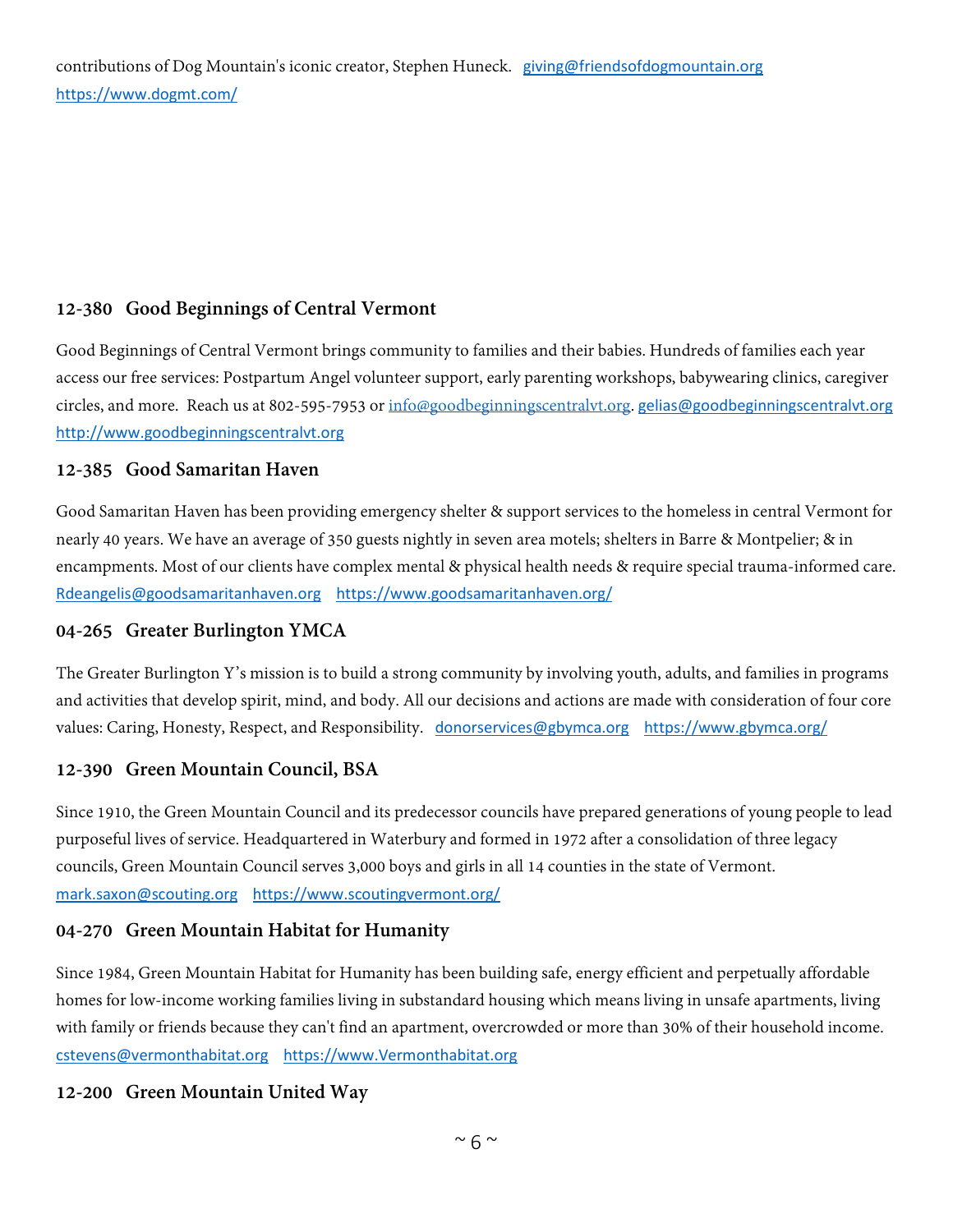Unit communities in the Northeast Kingdom and Central Vermont to address complex issues facing our region by focusing on Health, Education, Financial Stability, and Community Caring. We convene individuals, organizations, and leaders to make a difference in lives through collective impact programs, Working Bridges, Tatum's Totes and Volunteerism. [info@gmunitedway.org](mailto:info@gmunitedway.org) <https://www.gmunitedway.org/>

#### **13-230 Groundworks Collaborative, Inc.**

Groundworks Collaborative provides ongoing support to families and individuals facing housing and food insecurities in the greater Brattleboro area. Our services include: emergency food and shelter, housing navigation and retention programs, and a representative Payee service. [Info@GroundworksVT.org](mailto:Info@GroundworksVT.org) [https://groundworksvt.org](https://groundworksvt.org/)

#### **04-275 HomeShare Vermont**

HomeShare Vermont provides a comprehensive screening and matching service and ongoing support for seniors and others who have an extra bedroom and want to remain in their homes and seek companionship, a little household help or sharing of household expenses while helping others find an affordable place to live. [info@homesharevermont.org](mailto:info@homesharevermont.org) [https://www.homesharevermont.org](https://www.homesharevermont.org/)

#### **04-285 Howard Center**

Howard Center offers a full range of mental health, substance use, and developmental disability services to children, adults, and families in Chittenden County. Some of the many services we offer include crisis and counseling services, education for school aged children, and medical services for those with substance use disorders. [alijohnson@howardcenter.org](mailto:alijohnson@howardcenter.org) <https://howardcenter.org/>

## **04-295 Janet S. Munt Family Room**

The Family Room provides families with children 0-7 with playgroups, education, mentoring, summer gardening, and a part-time preschool. Through caring relationships and community, we work hand in hand with caregivers and their children to build strong, healthy, and resilient families. [josh@TheFamilyRoomVT.org](mailto:josh@TheFamilyRoomVT.org) [http://www.TheFamilyRoomVT.org/](http://www.thefamilyroomvt.org/)

#### **08-215 Jewish Community of Greater Stowe**

The Jewish Community of Greater Stowe is a vibrant center of Jewish life in Northern Vermont. Our mission is to create and sustain an environment that perpetuates and celebrates Jewish traditions, observances, and sense of community. [jcogs@jcogs.org](mailto:jcogs@jcogs.org) <https://www.jcogs.org/>

#### **04-470 Josh Pallotta Fund Inc.**

The Josh Pallotta Fund is an organization aimed at ending Veteran Suicide. Through Josh's House, a recreational and wellness center, Veterans can connect with one another, learn job skills, get a hot meal, and receive alternative therapies that have shown success in treating Post Traumatic Stress but that aren't currently offered through the VA. [info@joshpallottafund.org](mailto:info@joshpallottafund.org) [www.joshpallottafund.org](http://www.joshpallottafund.org/)

 $\sim$  7  $\sim$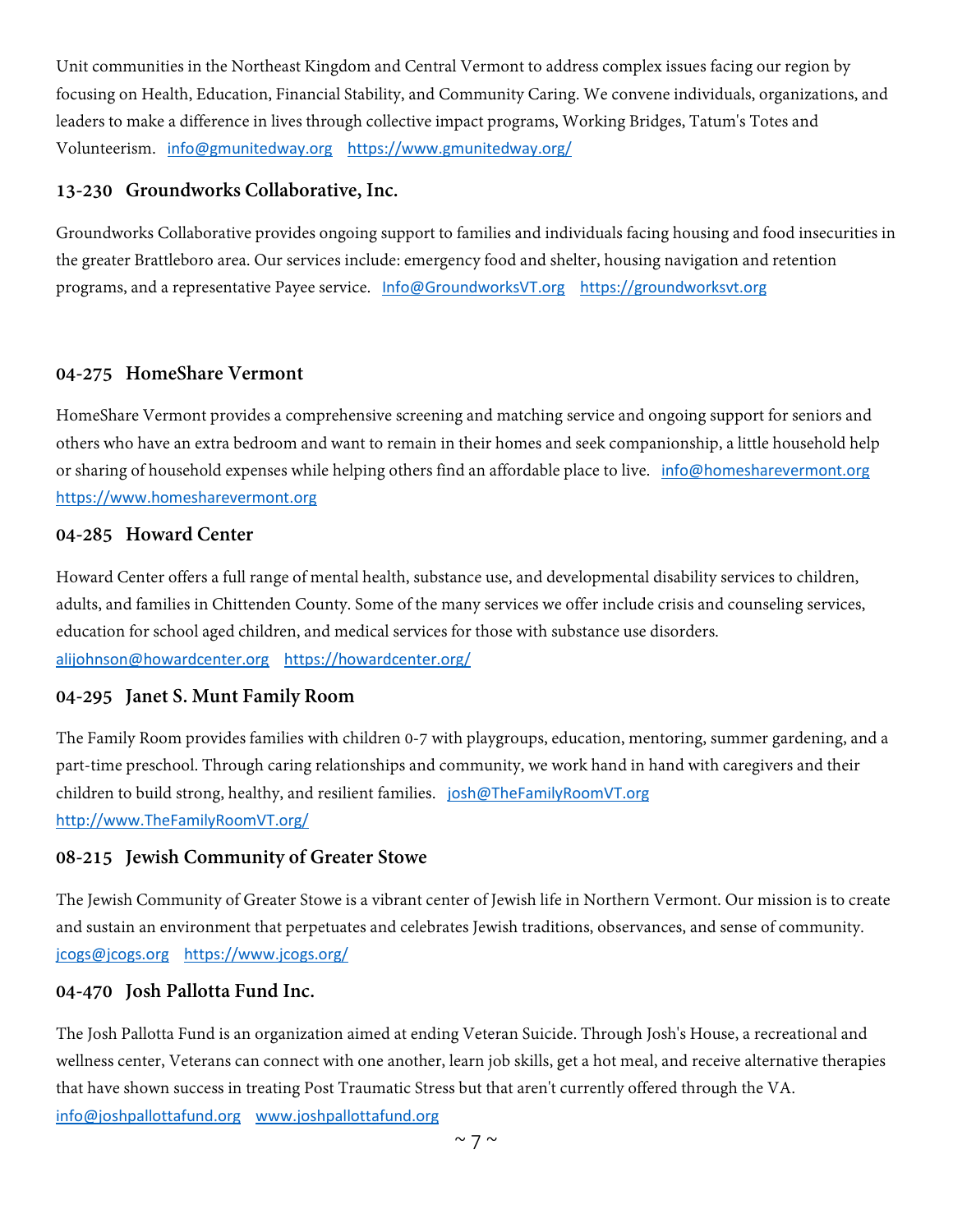## **12-405 Just Basics, Inc.**

Just Basics, Inc., (JBI) creates programs and partnerships that work with greater Montpelier area residents to address basic needs and fight cycles of injustice. JBI's flagship program is the Montpelier Food Pantry which serves nutritious food -- often local and fresh -- to 700 community members every month. [jolynda@justbasicsvt.org](mailto:jolynda@justbasicsvt.org) [https://www.justbasicsvt.org](https://www.justbasicsvt.org/)

#### **04-300 KidSafe Collaborative**

KidSafe Collaborative engages individuals, agencies and groups to work together to improve our community's response to child abuse and neglect. [kidsafe@kidsafevt.org](mailto:kidsafe@kidsafevt.org) https://kidsafevt.org/

#### **12-410 Kingdom Animal Shelter**

Kingdom Animal Shelter is a limited access, all volunteer, non-profit certified 501(c) (3), animal rescue organization. Our mission is to facilitate the placement of rescued, abandoned, abused or neglected animals in safe, life-long homes and to prevent overpopulation and cruelty to animals. [info@kingdomanimalshelter.com](mailto:info@kingdomanimalshelter.com) <https://www.kingdomanimalshelter.com/>

#### **04-310 Lake Champlain Committee**

LCC is a nonprofit environmental organization that uses science-based, advocacy, education and collaborative action to protect water quality, safeguard habitat, combat pollution, and foster stewardship throughout the Lake Champlain watershed. [lcc@lakechamplaincommittee.org](mailto:lcc@lakechamplaincommittee.org) [https://www.lakechamplaincommittee.org](https://www.lakechamplaincommittee.org/)

#### **08-220 Lamoille Family Center**

The Lamoille Family Center is a nonprofit organization that promotes the well-being of Lamoille Valley children, youth and families and helps them meet life's challenges through education, direct services and advocacy. [info@lamoillefamilycenter.org](mailto:info@lamoillefamilycenter.org) [https://www.lamoillefamilycenter.org](https://www.lamoillefamilycenter.org/)

#### **04-315 Local Motion Inc.**

Local Motion works to make biking and walking a way of life in Vermont through school and adult education, advocacy, and services with a goal of making our communities more resilient, inclusive, and livable, improving health via active transportation, bringing affordable transportation within reach for everyone, and decreasing our carbon footprint. [giving@localmotion.org](mailto:giving@localmotion.org) [http://www.localmotion.org](http://www.localmotion.org/)

#### **04-530 Machia Wilderness Camp**

Machia Wilderness Camp is a mission driven non-profit camp that teaches youth to become responsible stewards of the earth. Hands-on experiences instill a bond with nature and a sense of community as they work to become tomorrow's leaders. [marilynmachia@comcast.net](mailto:marilynmachia@comcast.net) [http://www.machiacamp.org](http://www.machiacamp.org/)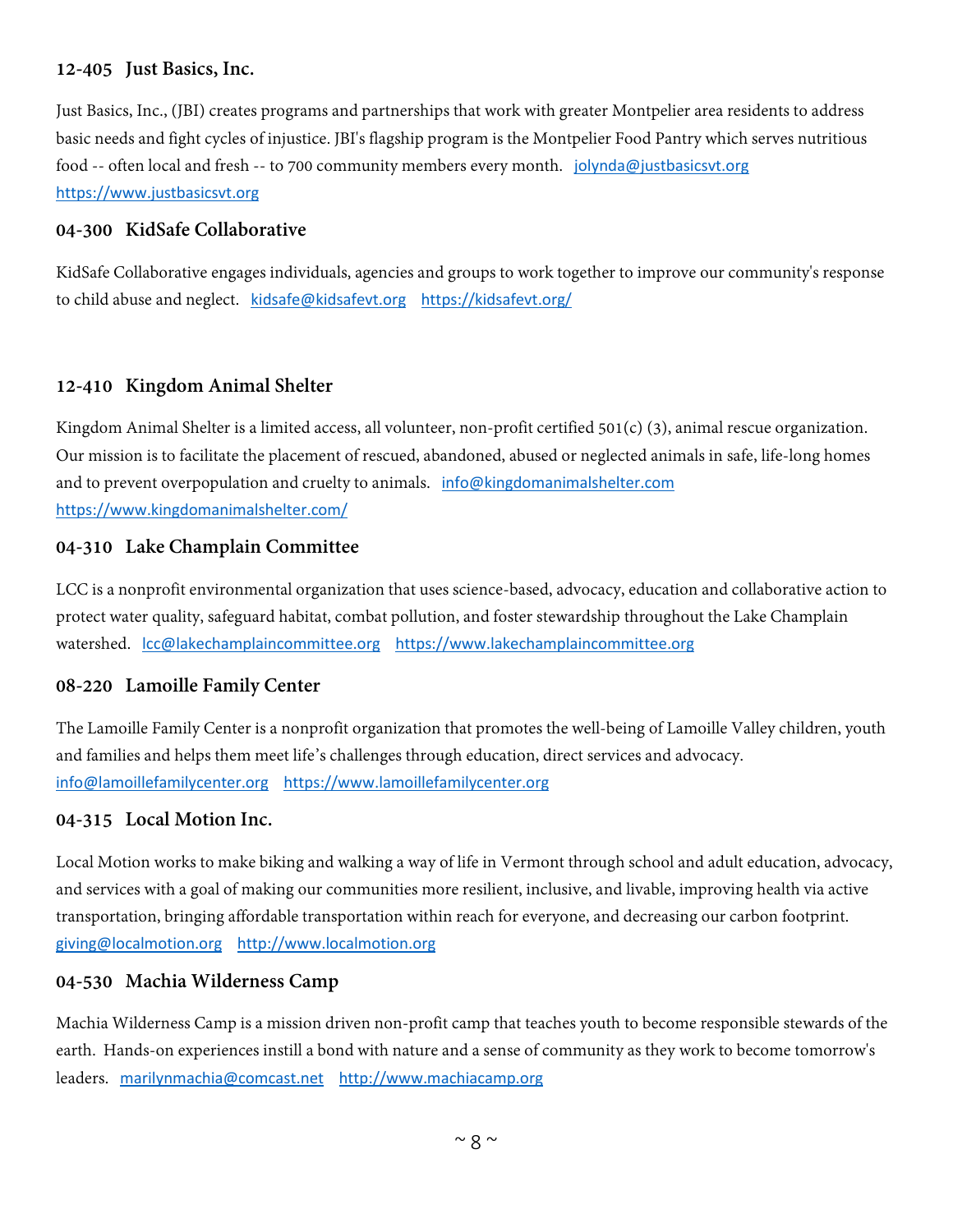## **08-230 Meals on Wheels of Lamoille County**

The mission of Meals on Wheels of Lamoille County is to improve health and enhance the quality of life for our community elders by providing nutritious meals and social interaction. [meals@mowlc.org](mailto:meals@mowlc.org) [www.mowlc.org](http://www.mowlc.org/)

#### **13-235 Meeting Waters YMCA**

Since 1895, Meeting Waters YMCA has been serving youth and families throughout the Connecticut River Valley with programs that develop "healthy spirit, mind and body." Our Y-ASPIRE programs and Y Day Camp provide year-round out-of-school time enriching care for elementary school youth and their working parents. [info@meetingwatersymca.org](mailto:info@meetingwatersymca.org) [http://meetingwatersymca.org](http://meetingwatersymca.org/)

#### **04-330 MENTOR Vermont**

MENTOR Vermont provides resources and support to youth mentoring programs in Vermont so they can meet the needs of young people in their communities. Our vision is that every young person in Vermont has the supportive mentoring relationships they need to grow and develop into thriving, productive, and engaged adults. [info@mentorvt.org](mailto:info@mentorvt.org) <https://www.mentorvt.org/>

#### **04-490 Mercy Connections, Inc.**

Mercy Connections, a community-based, multi-cultural, economic and social justice agency, provides opportunities for people to pursue their goals and achieve better lives. We educate, match needs to resources, transcend barriers and embrace radical inclusion in a vibrant community. [info@mercyconnections.org](mailto:info@mercyconnections.org) http:www.mercyconnections.org

## **12-420 Michael Zemanek Memorial Foundation, Inc. (MZMF)**

Provides financial support to widows/ers – half-orphaned children of Vermont Law Enforcement Officers who have died. Provide financial support to sworn Vermont Law Enforcement Officers who are faced with catastrophic situations, which pose a significant financial hardship for their immediate family. And so much more! [mzmf2014@gmail.com](mailto:mzmf2014@gmail.com) [https://www.mzmf.org](https://www.mzmf.org/)

## **12-425 Montpelier Alive**

Montpelier Alive makes Montpelier a more vibrant and livable community by celebrating its heart and soul: its downtown. We believe that a vibrant downtown equals a vibrant Montpelier. Through the four areas of our work: beautification, events, marketing, and economic development, we create a more livable community. [director@montpelieralive.org](mailto:director@montpelieralive.org) [http://www.montpelieralive.org](http://www.montpelieralive.org/)

## **13-240 Mountain Communities Supporting Education Inc. dba The Collaborative**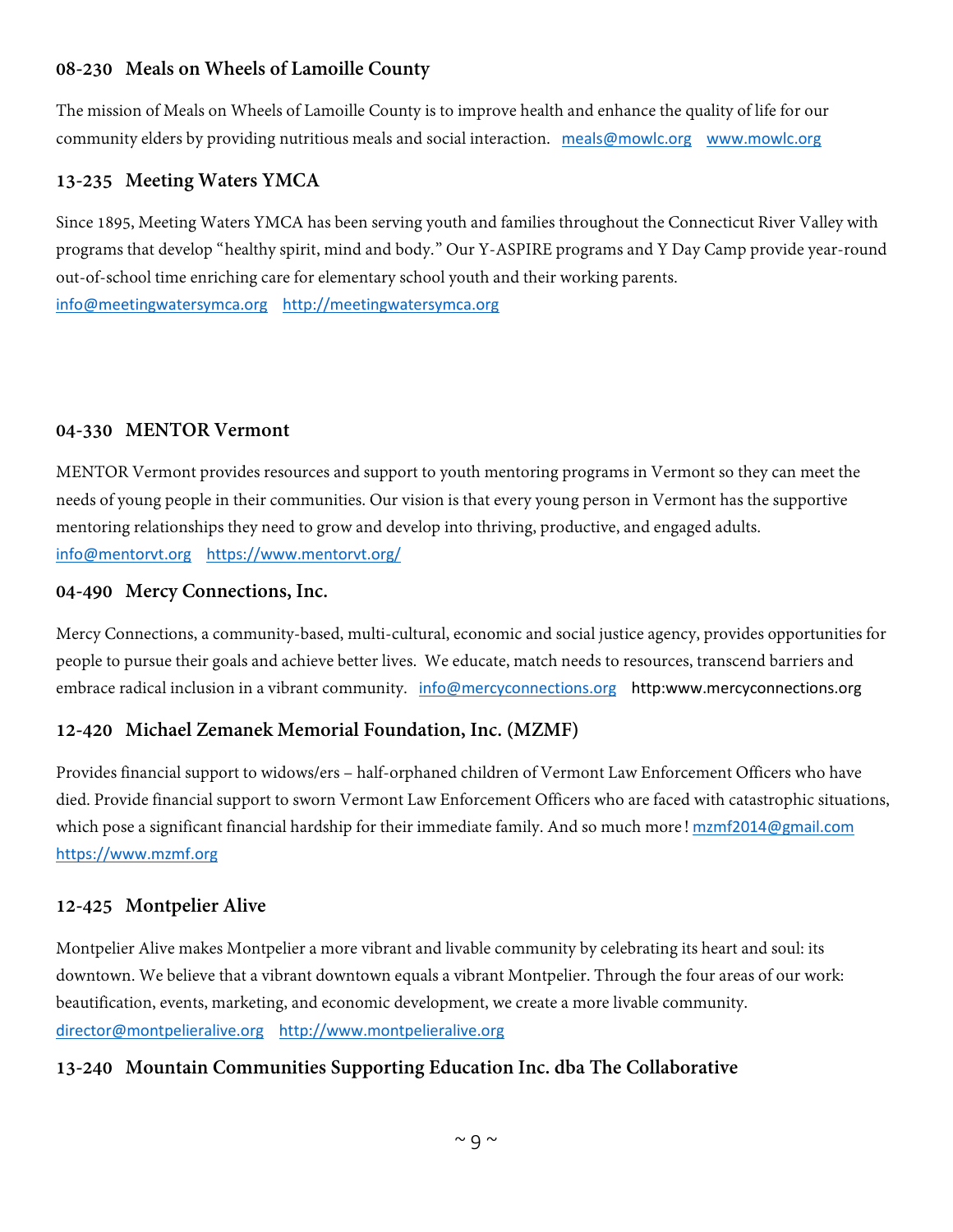The Collaborative promotes the development of a healthy, involved community supporting substance free youth in a caring environment. We provide after school care and summer camp, our signature Refuse to Use ski and ride program, mentoring, tobacco cessation programs and new this year the Everyone Eats program for Bennington County. [info@thecollaborative.us](mailto:info@thecollaborative.us) [www.thecollaborative.us](http://www.thecollaborative.us/)

## **04-350 National Alliance on Mental Illness of Vermont**

NAMI Vermont supports, educates and advocates so all communities, families and individuals affected by mental illness or mental health challenges can build better lives. We provide free support groups and educational classes around Vermont. Our advocacy efforts build awareness, guide public policy and reduce stigma surrounding mental illness. [info@namivt.org](mailto:info@namivt.org) <https://namivt.org/>

## **13-245 New England Kurn Hattin Homes**

New England Kurn Hattin Homes offers boys and girls, ages 5-15, who experience a difficult period in their families' lives, a year-round, safe home and quality education in a nurturing environment. [info@kurnhattin.org](mailto:info@kurnhattin.org) [www.kurnhattin.org](http://www.kurnhattin.org/)

## **12-450 Northeast Kingdom Human Services, Inc.**

Mission: To empower individuals, families, and communities by promoting hope, healing, and support. Provides clientcentered, trauma-informed comprehensive home, community, and office-based services addressing intellectual/developmental disabilities, adult mental health, addiction challenges, and children and family stressors. [info@nkhs.net](mailto:info@nkhs.net) [https://nkhs.org](https://nkhs.org/)

## **12-460 Northeast Kingdom Learning Services, Inc.**

NEKLS offers an array of educational programs that serve children, adults and families throughout the tri-county region known as the Northeast Kingdom of Vermont. It is the mission of NEKLS, Inc. to inspire and empower learners, birth and beyond, and it is our vision to help shape a community of lifelong learners that reach their full potential. [info@neklsvt.org](mailto:info@neklsvt.org) [https://www.neklsvt.org](https://www.neklsvt.org/)

## **12-470 NorthWoods Stewardship Center**

NorthWoods Stewardship Center is a conservation organization located in East Charleston. Our mission is to connect people and place, through science, education, and action. This year, we will employ 110 staff, through youth and professional conservation crews, forestry, conservation science and environmental education programs. [maria@northwoodscenter.org](mailto:maria@northwoodscenter.org) [http://www.northwoodscenter.org](http://www.northwoodscenter.org/)

## **12-480 OUR House of Central VT, INC**

OUR House is the Children's Advocacy Center and Special Investigations Unit for Washington County. Cases of sexual abuse and severe physical abuse that DCF accepts then come through OUR House. DCF staff is paired up with a trained Detective and Advocate so that they can provide the best services possible to families while they go through the case. [OURHouseBarreDirector@gmail.com](mailto:OURHouseBarreDirector@gmail.com) <https://www.facebook.com/OUR-House-of-Central-Vermont-56807293403>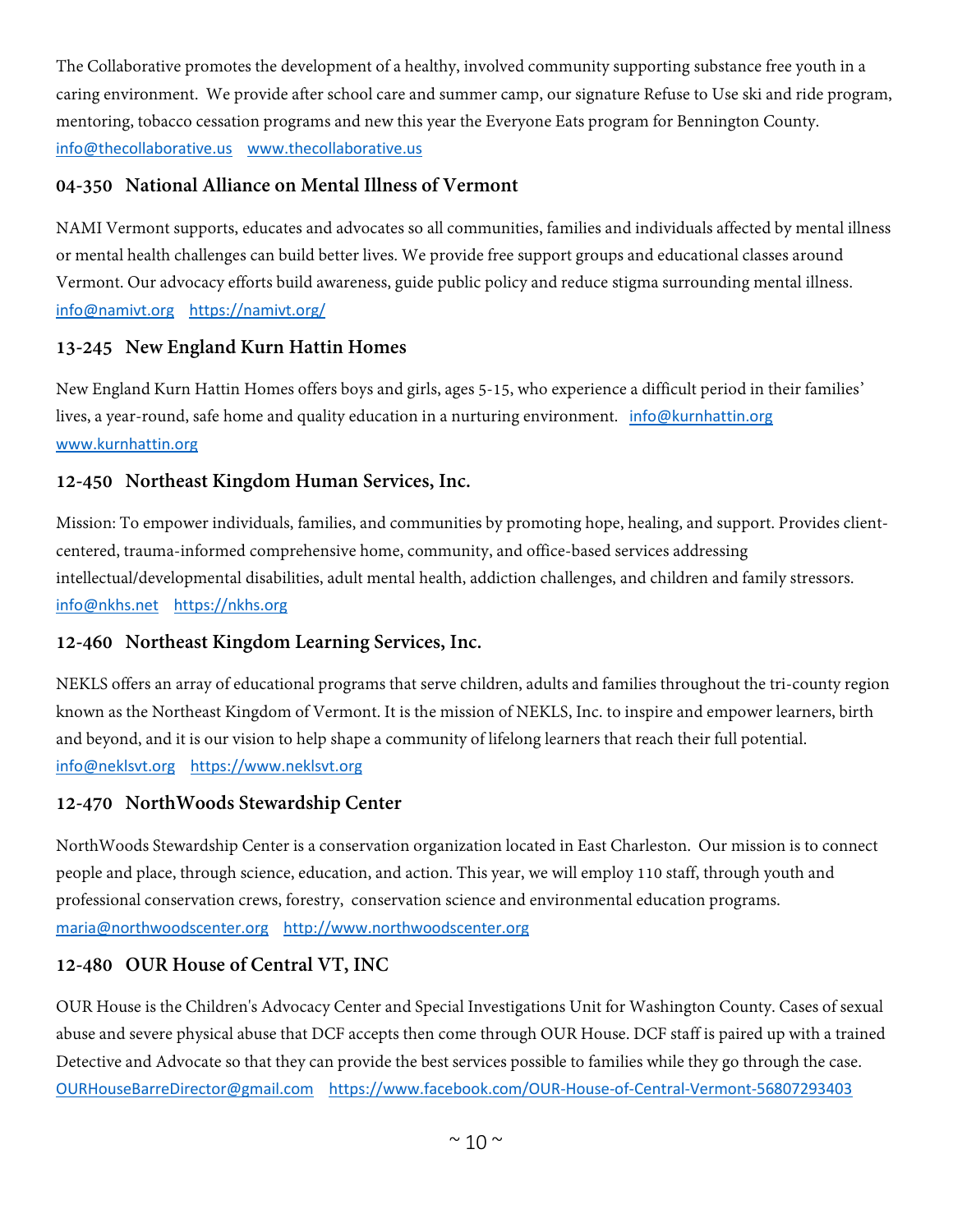## **04-360 Outright Vermont**

Outright Vermont is building a Vermont where all LGBTQ+ youth have hope, equity, and power. [info@outrightvt.org](mailto:info@outrightvt.org) [http://www.outrightvt.org](http://www.outrightvt.org/)

## **12-485 People's Health & Wellness Clinic**

People's Health & Wellness Clinic provides free healthcare and wellness services to uninsured and underinsured people in Central Vermont. Our goal is to offer accessible healthcare by reducing barriers, and in turn keeping our community healthy and thriving. [rebecca@phwcvt.org](mailto:rebecca@phwcvt.org) <https://www.phwcvt.org/>

#### **04-500 Planned Parenthood of Northern New England**

PPNNE's mission is to provide, promote, and protect access to reproductive health care and sexuality education so that all people can make voluntary choices about their reproductive and sexual health. [supportus@ppnne.org](mailto:supportus@ppnne.org) [https://www.ppnne.org](https://www.ppnne.org/)

## **12-490 Pope Memorial Frontier Animal Shelter, Inc.**

Shelters and cares for lost and unwanted dogs and cats, spaying, neutering and providing medical services before placing these pets into humane environments and promoting responsible pet ownership. [animals@fasv.comcastbiz.net](mailto:animals@fasv.comcastbiz.net) [https://www.frontieranimalsociety.com](https://www.frontieranimalsociety.com/)

#### **12-500 Prevent Child Abuse Vermont**

Prevent Child Abuse Vermont offers free prevention programs: Nurturing Parenting Programs, Strengthening Families Programs, Circle of Parents Support Groups, Vermont Parents Helpline, Shaken Baby Syndrome Prevention, Vermont Parents Home Companion & Resource Directory, Child Sexual Abuse Prevention Training Series, and Healthy Relationships Project [pcavt@pcavt.org](mailto:pcavt@pcavt.org) [https://www.pcavt.org](https://www.pcavt.org/)

## **04-365 ReSOURCE: A Nonprofit Community Enterprise**

ReSOURCE provides job-skill training and alleviates poverty by creating economic opportunities through the promotion of reuse in their stores preventing useful material from entering landfills. [info@resourcevt.org](mailto:info@resourcevt.org) <https://resourcevt.org/>

#### **04-375 Rhino Foods Foundation**

Our primary initiative focuses on employee financial stability and spreading the Income Advance (IA) Program—which provides employees with access to emergency funds that help them overcome adversity and get on a path toward greater resilience by helping them build credit and start saving for the future. [drolland@rhinofoodsfoundation.org](mailto:drolland@rhinofoodsfoundation.org) [https://www.rhinofoodsfoundation.org](https://www.rhinofoodsfoundation.org/)

#### **12-520 SafeArt, Inc.**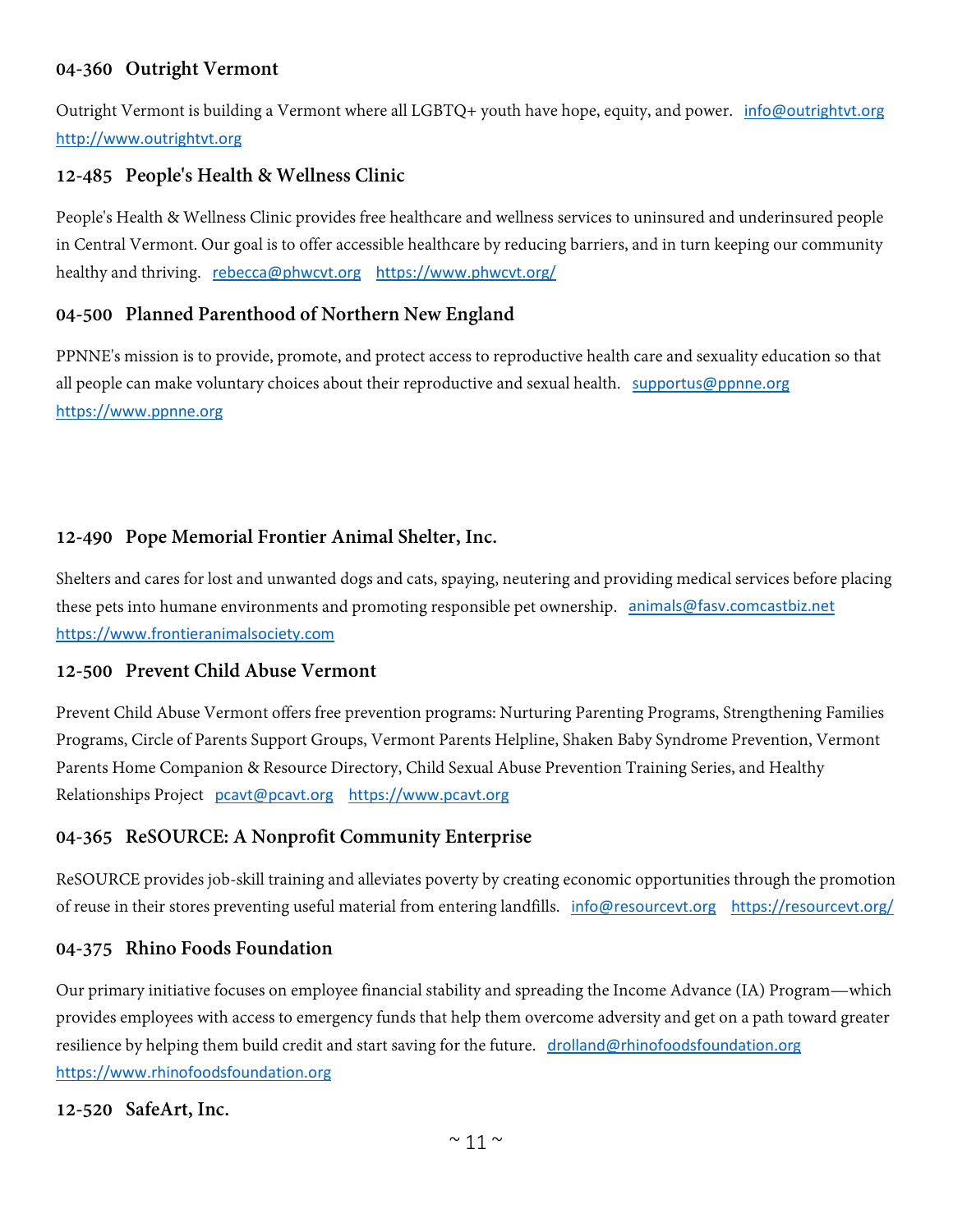SafeArt is an organization of trauma-informed practitioners who engage creative expression, mindfulness, movement, social action, and connection to the natural world. We promote community wellness, healing and social change in Central Vermont, the Upper Valley and beyond. [info@safeart.org](mailto:info@safeart.org) <https://www.safeart.org/>

## **12-530 Safeline, Inc.**

Safeline works to end physical, emotional and sexual violence against women and children through direct service, education, advocacy and social change. [safelineinfo@safelinevt.org](mailto:safelineinfo@safelinevt.org) [https://www.safelinevt.org](https://www.safelinevt.org/)

## **04-385 Sail Beyond Cancer VT**

Sail Beyond Cancer Vermont provides free 3-hour private sailing excursions with cancer patients and their loved ones by harnessing the healing powers of wind, water and sail. We provide relief from the challenges of cancer (any type of cancer) and create opportunities to rebuild courage and make lasting memories. [info@sailbeyondcancer.org](mailto:info@sailbeyondcancer.org) [http://sailbeyondcancer.org](http://sailbeyondcancer.org/)

## **12-540 Southern Vermont Arts Center**

Southern Vermont Arts Center (SVAC) is a multidisciplinary arts organization with a mission to promote and nurture the arts by providing opportunities for local and regional artists, introducing the wider community to artwork and performances of national relevance, and engaging diverse audiences to ensure programs are inclusive and accessible. [info@svac.org](mailto:info@svac.org) [https://www.svac.org](https://www.svac.org/)

## **04-370 Special Olympics Vermont**

Special Olympics Vermont is part of a global movement that works year-round to foster inclusion and acceptance of people with intellectual disabilities by using the power of sport to showcase their gifts and abilities. [info@vtso.org](mailto:info@vtso.org) <https://www.specialolympicsvermont.org/>

## **04-395 Spectrum Youth & Family Services**

Spectrum helps homeless, at-risk, and foster youth (ages 14-26) and their families make and sustain positive changes in their lives through housing, counseling, mentoring, employment readiness programs, and youth-friendly supportive services. [grants@spectrumvt.org](mailto:grants@spectrumvt.org) [www.spectrumvt.org](http://www.spectrumvt.org/)

## **12-545 The Nature Conservancy in Vermont**

The Nature Conservancy in Vermont is a leader in safeguarding the natural heritage of the Green Mountain State. We have helped conserve over 300,000 acres of land, 1,500 miles of shoreline, and we manage and maintain 58 natural areas open for hiking, fishing, skiing and hunting. We are proud to be connecting people and nature for over 60 years.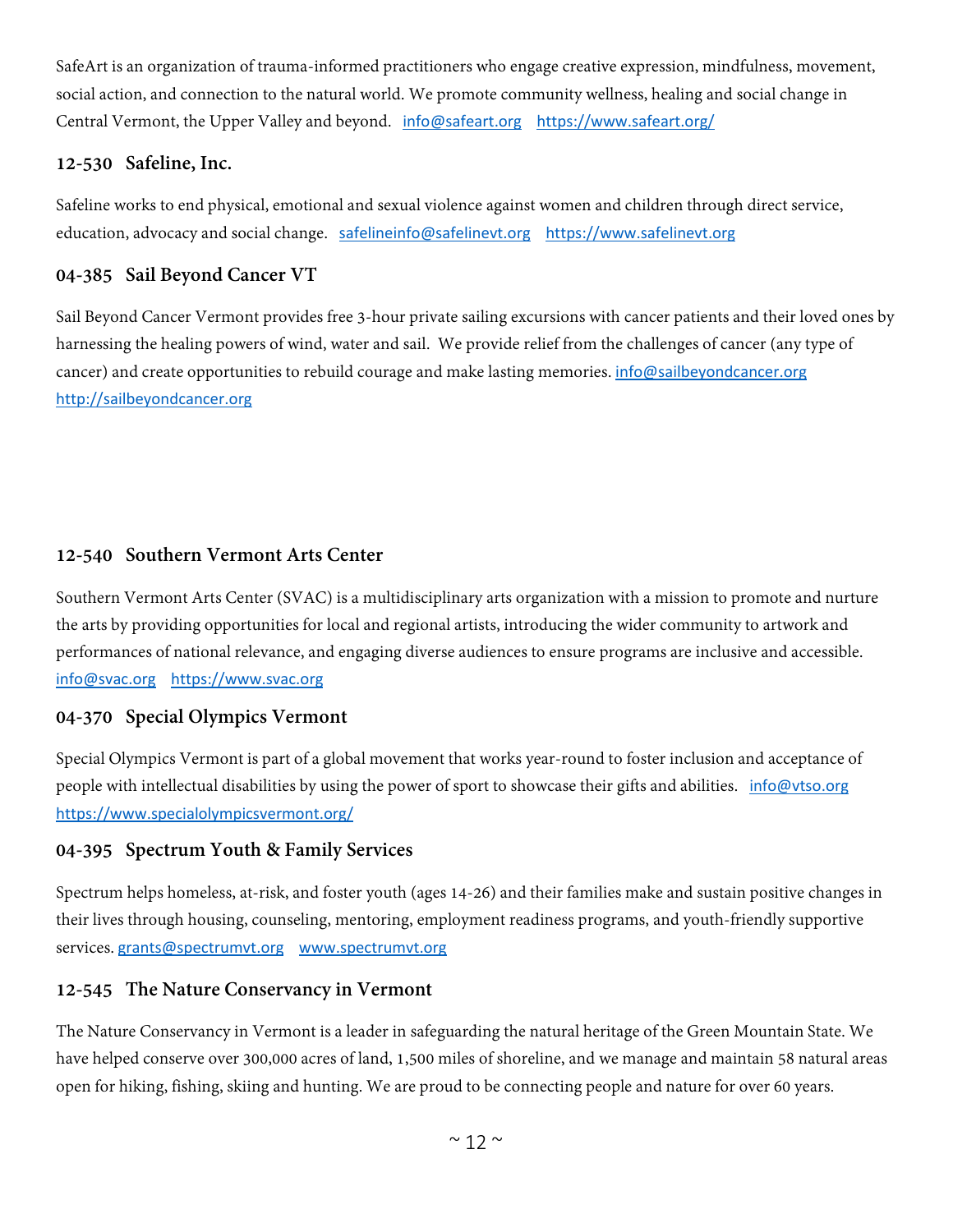#### **08-240 The North Central Vermont Recovery Center, Inc.**

The North Central Vermont Recovery Center is a 501c3 nonprofit corporation dedicated to providing an upbeat, welcoming, safe, and substance-free environment for individuals and families on their paths to lasting recovery from alcohol and drug addiction. [recovery@ncvrc.com](mailto:recovery@ncvrc.com) <https://www.ncvrc.com/>

#### **12-550 The Veterans' Place Inc.**

The Veterans' Place is a community-based, non-profit, 22 bed, and substance free, transitional housing program located in central Vermont, dedicated to reducing the Vermont Veterans homeless population. TVPI provides both secure and sober housing along with supportive services and programs to homeless veterans. kmhboyce@gmail.com <https://www.vermontveteransplace.org/>

## **01-230 Tri-Valley Transit, formerly ACTR and Stagecoach**

Public transit provider for Addison, Orange & Windsor counties. Public buses for everyone & door to door Dial-a-Rides for vulnerable populations. Mission is to enhance the economic, social, & environmental health of the communities we serve by providing public transportation services for everyone that are safe, reliable, accessible, & affordable. [mary@trivalleytransit.org](mailto:mary@trivalleytransit.org) <https://www.trivalleytransit.org/>

# **12-555 Turning Point Center of Central Vermont, Inc.**

Our mission is to help people find, maintain, and enhance their recovery from substance use disorders through peerbased recovery supports to individuals and families; educational programs that aid in building and enriching a healthy life; and by providing a safe haven for sober recreation and social activities. [tpccvbarre@gmail.com](mailto:tpccvbarre@gmail.com) [http://www.tpccv.org](http://www.tpccv.org/)

## **12-558 Turtle Island Children's Center, Inc.**

Turtle Island Children's Center offers year-round, play and nature based early education for infants through preKindergarteners, and summer camp for grades K-3 in Montpelier, Vermont. [info@turtleislandvt.org](mailto:info@turtleislandvt.org) [http://www.turtleislandvt.org](http://www.turtleislandvt.org/)

#### **12-560 Twin Pines Housing Trust**

Twin Pines Housing's mission is to increase access to affordable housing and supportive services to meet the pressing and long-term needs of the Upper Valley community. [info@tphtrust.org](mailto:info@tphtrust.org) <https://www.tphtrust.org/>

#### **12-565 Umbrella**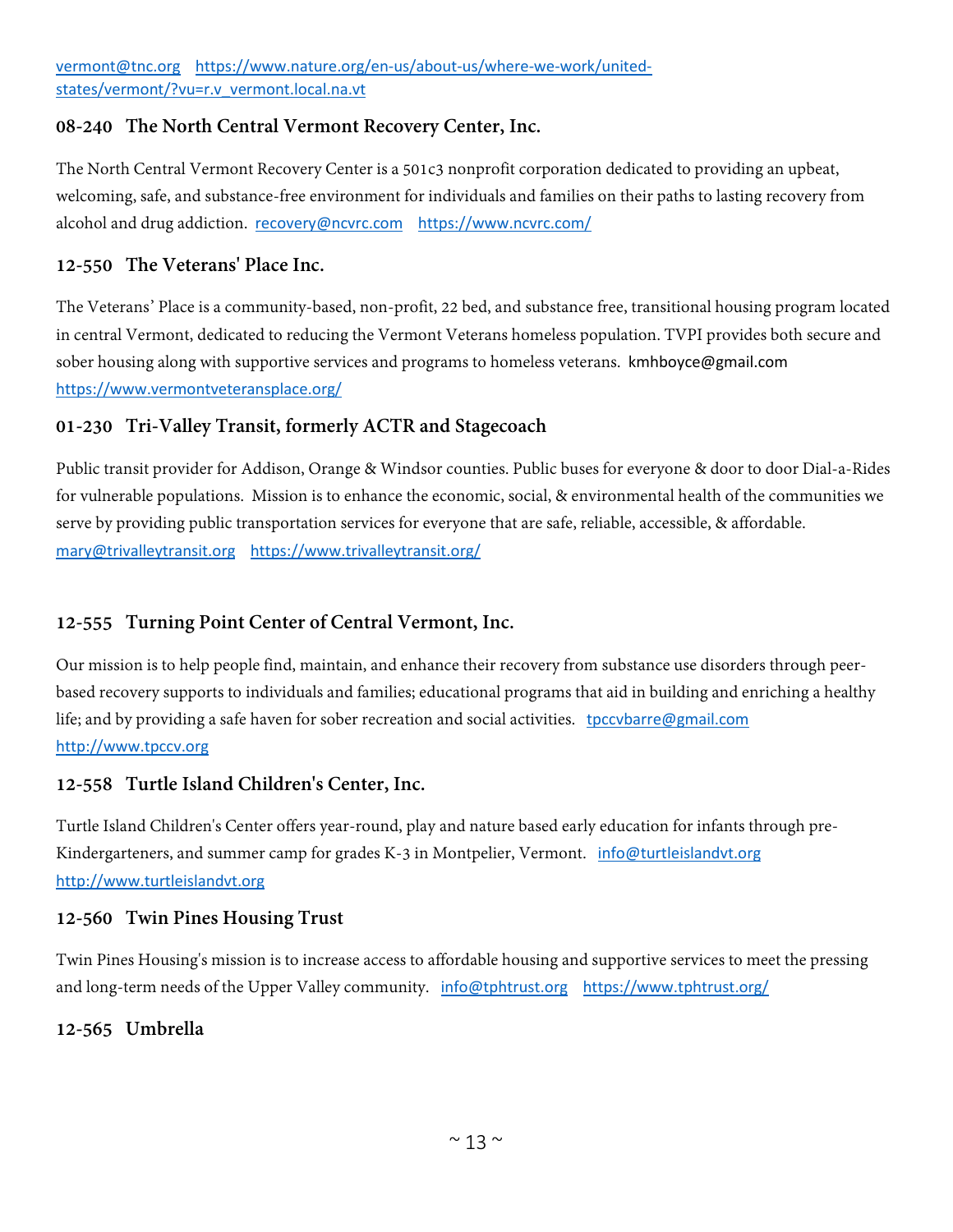We believe that oppression and the systemic abuse of power is at the root of domestic and sexual violence, stalking, teen dating violence, human trafficking and gender based violence. Umbrella's mission is to cultivate a Northeast Kingdom where all people thrive free from abuse and oppression. [info@umbrellanek.org](mailto:info@umbrellanek.org) <https://www.umbrellanek.org/>

# **01-200 United Way of Addison County**

For over 50 years, the mission of United Way of Addison County has been to mobilize the compassion and generosity of individuals and organizations in Addison County to improve lives and strengthen the community. We identify the most pressing issues in Addison County and bring together the people we think can solve them. [erin@unitedwayaddisoncounty.org](mailto:erin@unitedwayaddisoncounty.org) [https://unitedwayaddisoncounty.org](https://unitedwayaddisoncounty.org/)

# **08-200 United Way of Lamoille County**

A community impact organization administering programs including New Foundations, Firewood Bank, Prescription Discount Program, Teen and Senior Holiday Programs and a Volunteer Hub. Provides support to other organizations and community collaborative in Lamoille County. [clarissa@uwlamoille.org](mailto:clarissa@uwlamoille.org) <https://uwlamoille.org/>

# **04-200 United Way of Northwest Vermont**

We unite communities to solve complex problems, convening advocates, organizations and institutions to address community issues by working together. Our networks, partnerships and strategic initiatives improve lives. [cari@unitedwaynwvt.org](mailto:cari@unitedwaynwvt.org) [https://www.unitedwaynwvt.org](https://www.unitedwaynwvt.org/)

# **13-200 United Way of Windham County**

For over 60 years, United Way of Windham County's mission has been to improve lives by mobilizing the caring power of our community. Today, we are uniting individuals and organizations around our community's shared vision and goals to improve the health, education, financial stability, and equity for every person in Windham County. [info@unitedwaywindham.org](mailto:info@unitedwaywindham.org) <https://www.unitedwaywindham.org/>

# **04-405 UVM Health Network Home Health and Hospice**

UVM Health Network Home Health & Hospice helps people live their fullest lives by providing innovative, high-value, compassionate care wherever they call home. We serve over 4,500 neighbors annually, primarily in Chittenden and Grand Isle Counties, in service of our vision of a healthy community in which all of our neighbors can thrive. [donate@uvmhomehealth.org](mailto:donate@uvmhomehealth.org) <https://www.uvmhomehealth.org/>

# **12-575 Vermont Adaptive Ski and Sports**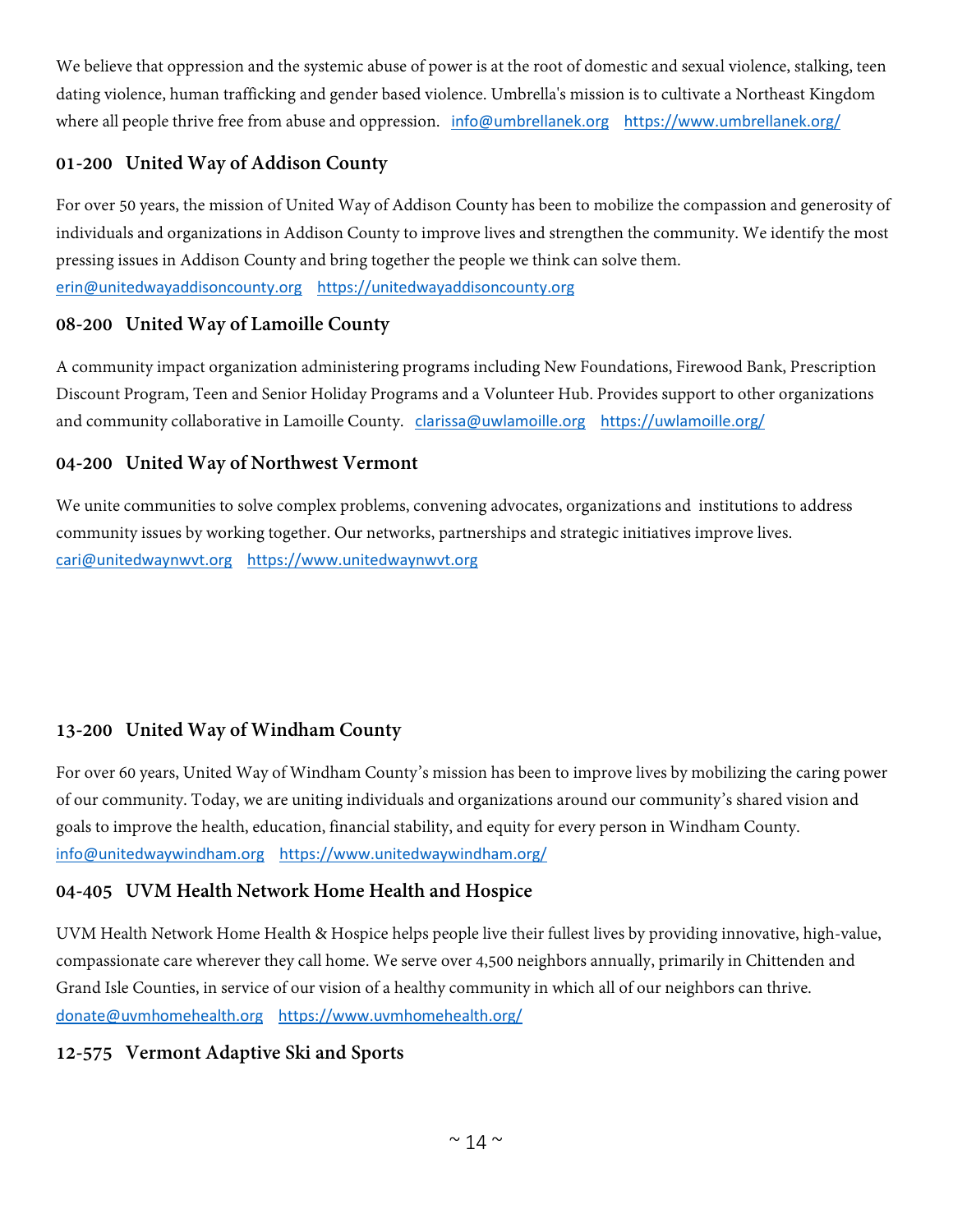Vermont Adaptive Ski and Sports is committed to furthering the equality and independence of youth and adults with disabilities by providing access and instruction to sports and recreation. We believe sports and recreation provide a physical, mental and social experience that is immeasurable in promoting self confidence in an individual. [development@vermontadaptive.org](mailto:development@vermontadaptive.org) <https://www.vermontadaptive.org/>

# **12-580 Vermont Bar Foundation (VBF)**

The Vermont Bar Foundation supports essential legal services for low-income Vermonters by distributing funds to lawrelated programs such as legal aid providers, legal clinics, domestic violence prevention programs, and veterans legal assistance projects. Help us fulfill the promise of equal access to justice for all. [d.bailey@vtbarfoundation.org](mailto:d.bailey@vtbarfoundation.org) [https://vtbarfoundation.org](https://vtbarfoundation.org/)

## **04-415 Vermont CARES**

Vermont CARES promotes a healthy, just world where Vermonters affected by HIV, HCV and drug use have access to harm reduction services, resources and education. We celebrate and value these Vermonters by addressing social stigmas and health disparities by creating caring, compassionate communities. [peter@vtcares.org](mailto:peter@vtcares.org) [www.vtcares.org](http://www.vtcares.org/)

## **04-400 Vermont Creative Imagination, Inc.**

Destination Imagination is a leader in project-based learning opportunities that blend STEAM (science, technology, engineering, arts and mathematics) education with social entrepreneurship. Students use creative and critical thinking, learn how to design and manage a project, and gain the skills needed to thrive in the 21st century workforce. [vtdicreativity@gmail.com](mailto:vtdicreativity@gmail.com) <http://www.creativeimagination.org/>

## **12-585 Vermont Disaster Relief Fund**

The Vermont Disaster Recovery Fund is a fund of last resort to help meet the unmet long term recovery needs of Vermonters impacted by disasters. VDRF raises and allocates funds through a grant process recognized by State and local officials and partner agencies. [disasterrecovery@vdrf.org](mailto:disasterrecovery@vdrf.org) [http://www.vdrf.org](http://www.vdrf.org/)

# **12-610 Vermont Foodbank**

The Vermont Foodbank's mission is to gather and share quality food and nurture partnerships so that no one in Vermont will go hungry. VF distributes millions of pounds of food annually in partnership with more than 300 food shelves, meal sites, senior housing communities, schools, hospitals, and other locations and organizations across Vermont. [info@vtfoodbank.org](mailto:info@vtfoodbank.org) <https://www.vtfoodbank.org/>

# **12-620 Vermont Institute of Natural Science**

Open daily, in Quechee, VT, we offer relevant environmental education programs for adults, families, and children; promote environmental science; avian wildlife rehabilitation clinic at the VINS Nature Center. ADA accessible with 47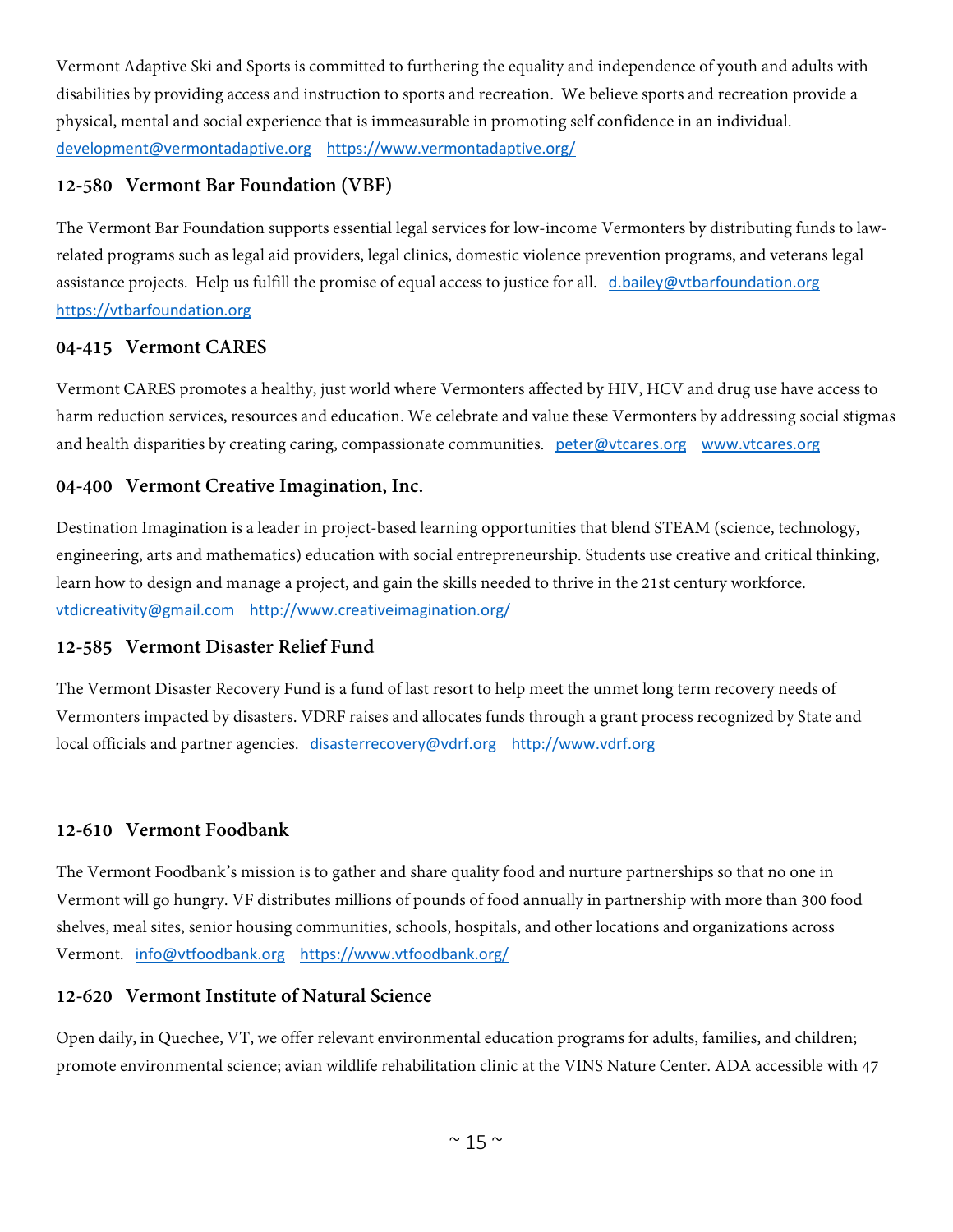acres, trails, featuring live Raptor enclosures and programs, exhibits, including our amazing Forest Canopy Walk. [info@vinsweb.org](mailto:info@vinsweb.org) <https://vinsweb.org/>

## **04-420 Vermont Interfaith Action**

VIA is a statewide network of 65+ faith communities working to improve the quality of lives for our neighbors. We come together around shared values to put our faith into action. This approach gives us the power to transform communities into places where people's most basic human needs are met and the dignity of every person is honored.

[office@viavt.org](mailto:office@viavt.org) [www.viavt.org](http://www.viavt.org/)

#### **12-630 Vermont Natural Resources Council**

Through research, education, and advocacy, VNRC protects and enhances Vermont's natural environments, vibrant communities, working landscapes, rural character and unique sense of place. [ckeegan@vnrc.org](mailto:ckeegan@vnrc.org) <https://vnrc.org/>

#### **12-640 Vermont Parks Forever**

Vermont Parks Forever, the foundation for Vermont's 55 state parks, works to enhance and protect the parks by providing innovative nature education, inspiring environmental stewardship, and increasing access to the state parks for the historically excluded. [info@vermontparksforever.org](mailto:info@vermontparksforever.org) [https://vermontparksforever.org](https://vermontparksforever.org/)

#### **12-650 Vermont River Conservancy**

The Vermont River Conservancy (VRC) is a statewide non-profit land conservation organization founded in 1995 out of a concern for the loss of public access to Vermont's waterways. The staff, Board, and volunteers at VRC work to carry out their mission to permanently conserve and protect special lands along the waters of Vermont. [shannon@vermontriverconservancy.org](mailto:shannon@vermontriverconservancy.org) [https://www.vermontriverconservancy.org](https://www.vermontriverconservancy.org/)

#### **04-430 Vermont Works for Women**

Vermont Works for Women's mission is to help women and girls recognize their potential and explore, pursue, and excel in work that leads to economic independence. Our programs include career education and exploration for girls, work-readiness training for women, and gender equity programs in schools and workplaces. [info@vtworksforwomen.org](mailto:info@vtworksforwomen.org) [https://www.vtworksforwomen.org](https://www.vtworksforwomen.org/)

#### **04-435 VFOR Vermont Foundation of Recovery**

Our mission is to create a network of Recovery Homes (clean and sober living homes) to help people suffering from Substance Use Disorder, re-assimilate into society by supporting the transitions from active use, to recovery, to independent living. [info@vfor.org](mailto:info@vfor.org) [www.vfor.org](http://www.vfor.org/)

## **12-700 Washington Central Friends of Education Inc. DBA: Girls/Boyz First Mentoring**